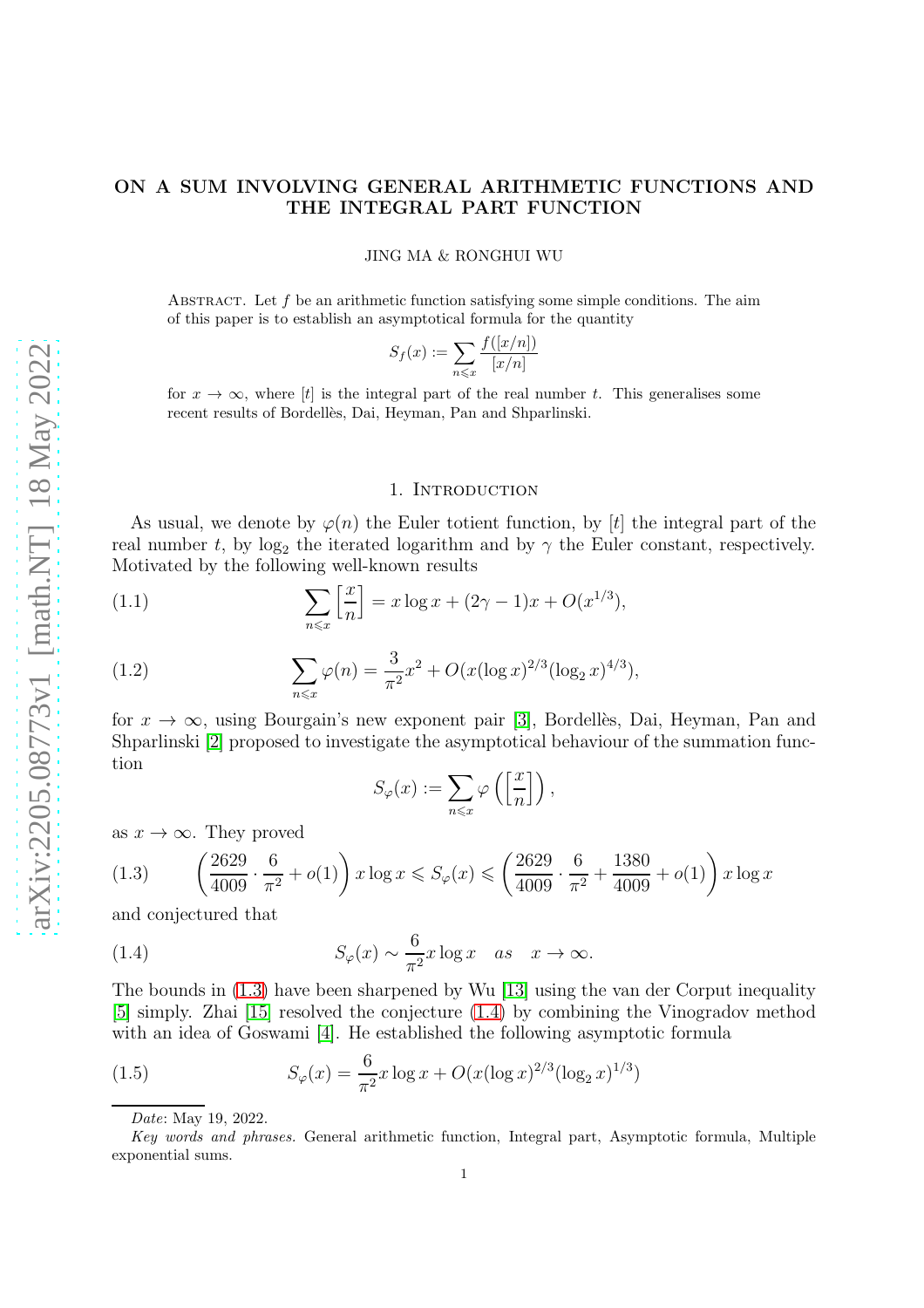#### 2 JING MA & RONGHUI WU

and showed that the error term in [\(1.5\)](#page-0-2) is  $\Omega(x)$ . For part of the further related works see [\[6,](#page-6-6) [7,](#page-6-7) [8,](#page-6-8) [10,](#page-6-9) [11,](#page-6-10) [14,](#page-6-11) [15,](#page-6-4) [16,](#page-6-12) [1\]](#page-6-13).

Furthermore, when  $f(n) = \varphi(n)/n$ , Bordellès-Dai-Heyman-Pan-Shparlinski [\[2,](#page-6-1) Corollary 2.4] derived that

$$
\sum_{n \leq x} \frac{\varphi([x/n])}{[x/n]} = x \sum_{m \geq 1} \frac{\varphi(m)}{m^2(m+1)} + O(x^{1/2}).
$$

Subsequently, Wu [\[14\]](#page-6-11) refined arguments of [\[2\]](#page-6-1) and proved

(1.6) 
$$
\sum_{n \leq x} \frac{\varphi([x/n])}{[x/n]} = x \sum_{m \geq 1} \frac{\varphi(m)}{m^2(m+1)} + O(x^{1/3} \log x).
$$

Stucky [\[12\]](#page-6-14) further generalized Wu's result in [\[14\]](#page-6-11). He proved that if  $f(n) = \sum_{d|n} g(d)$ and  $\sum_{d \leq x} |g(d)| \ll x^{\alpha} (\log x)^{\theta}$  for some  $\alpha \in [0, 1)$  and  $\theta \geq 0$ , then

(1.7) 
$$
S_f(x) = x \sum_{m \geq 1} \frac{f(m)}{m(m+1)} + O\left(x^{\frac{1+\alpha}{3-\alpha}} (\log x)^{\theta}\right),
$$

where the implied constant depends only on  $\alpha$ . (If  $\alpha = 0$ , then  $\theta$  should be replaced by  $\max(1,\theta)$ . It is well known that

<span id="page-1-1"></span><span id="page-1-0"></span>
$$
\frac{\varphi(n)}{n} = \sum_{d|n} \frac{\mu(d)}{d} \quad \text{and} \quad \sum_{d \leqslant x} \left| \frac{\mu(d)}{d} \right| \leqslant \sum_{d \leqslant x} \frac{1}{d} \ll x^{\varepsilon},
$$

then applying [\(1.7\)](#page-1-0), we get

(1.8) 
$$
\sum_{n \leq x} \frac{\varphi([x/n])}{[x/n]} = x \sum_{m \geq 1} \frac{\varphi(m)}{m^2(m+1)} + O(x^{1/3+\epsilon}).
$$

Subsequently, Ma and Sun [\[9\]](#page-6-15) improved [\(1.8\)](#page-1-1) by applying three-dimensional exponential sums and proved

<span id="page-1-2"></span>(1.9) 
$$
\sum_{n \leq x} \frac{f([x/n])}{[x/n]} = x \sum_{m \geq 1} \frac{f(m)}{m^2(m+1)} + O(x^{1/4+\epsilon}),
$$

where f is one of the Euler totient function  $\varphi$ , the Dedekind function  $\Psi$ , the sum-ofdivisors function  $\sigma$  or the alternating sum-of-divisors function  $\beta$ .

In this paper, we will consider a general case of  $(1.9)$ , and give a uniform treatment. Define  $\mathrm{id}(n) = n$  and  $\mathrm{1}(n) = 1$  for  $n \geq 1$ . Let f be an arithmetic function and g be the arithmetic function such that  $f = id * g$ . We propose g satisfies the following condition:

<span id="page-1-3"></span>(1.10) 
$$
g(n) \ll_{\varepsilon} n^{\varepsilon} \qquad (n \geq 1).
$$

Our main result is as follows.

<span id="page-1-4"></span>**Theorem 1.1.** Let  $f = id * q$  be an arithmetic function with q satisfying [\(1.10\)](#page-1-3). Then, for any  $\varepsilon > 0$ , we have

$$
\sum_{n \leq x} \frac{f([x/n])}{[x/n]} = x \sum_{m \geq 1} \frac{f(m)}{m^2(m+1)} + O(x^{1/4+\epsilon})
$$

as  $x \to \infty$ .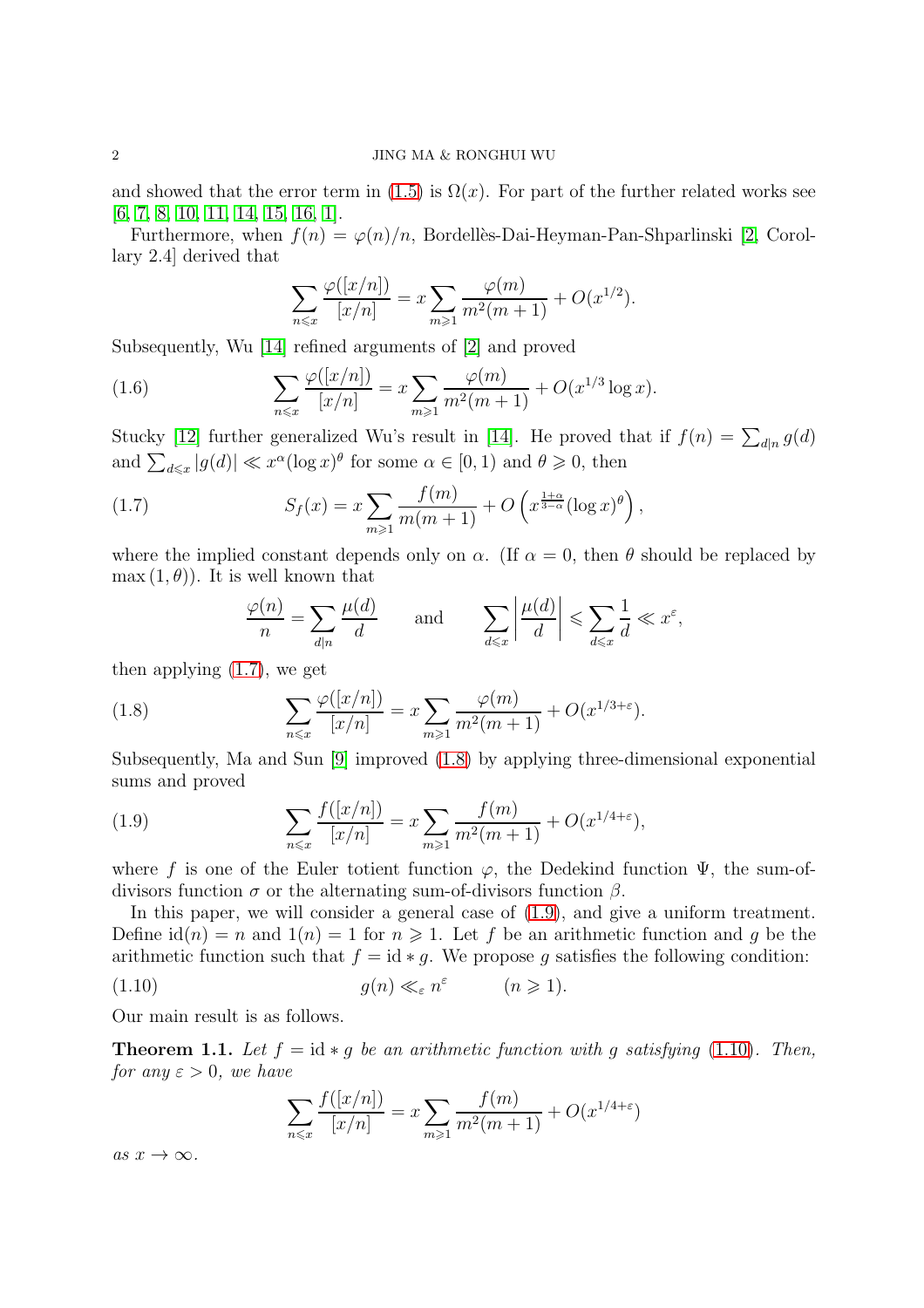Notice that

$$
\varphi = \mathrm{id} * \mu, \qquad \sigma = \mathrm{id} * 1, \qquad \beta = \mathrm{id} * (-1)^{\Omega(n)}, \qquad \Psi = \mathrm{id} * \mu^2,
$$

where  $\varphi(n)$  is the Euler totient function,  $\sigma(n)$  is the sum-of-divisors function,  $\beta(n)$  is the alternating sum-of-divisors function, and  $\Psi(n)$  is the Dedekind function, respectively. Note that each of  $\mu(n)$ ,  $1(n)$ ,  $(-1)^{\Omega(n)}$ ,  $\mu^2(n)$  satisfies  $(1.10)$ . Therefore, Theorem [1.1](#page-1-4) implies the following corollary which is the main theorem in [\[9\]](#page-6-15).

**Corollary 1.2.** Let  $f \in \{\sigma, \varphi, \beta, \Psi\}$ . Then, for any  $\varepsilon > 0$ , we have

$$
\sum_{n \leq x} \frac{f([x/n])}{[x/n]} = x \sum_{m \geq 1} \frac{f(m)}{m^2(m+1)} + O(x^{1/4+\epsilon})
$$

as  $x \to \infty$ .

Let  $\mathbb P$  be the set of all primes and define

(1.11) 
$$
1_{\mathbb{P}}(n) = \begin{cases} 1, & \text{if } n \in \mathbb{P}, \\ 0, & \text{otherwise.} \end{cases}
$$

Then  $1_{\mathbb{P}}(n)$  is an arithmetic function satisfying [\(1.10\)](#page-1-3). Let  $f = id * 1_{\mathbb{P}}(n)$ . Then Theorem [1.1](#page-1-4) implies the following corollary.

Corollary 1.3. Let  $f = id * 1_{\mathbb{P}}(n)$  be as above. Then, for any  $\varepsilon > 0$ , we have

$$
\sum_{n \leq x} \frac{f([x/n])}{[x/n]} = x \sum_{m \geq 1} \frac{f(m)}{m^2(m+1)} + O(x^{1/4+\epsilon})
$$

as  $x \to \infty$ .

## 2. Some lemmas

In this section, we will introduce two lemmas which will be needed in our proof. The first one is due to Valaler ([\[5,](#page-6-3) Theorem A.6]).

<span id="page-2-0"></span>**Lemma 2.1.** Let  $\psi(t) := \{t\} - \frac{1}{2}$ , where  $\{t\}$  denotes the fractional part of the real number t. For  $x \geqslant 1$  and  $H \geqslant 1$ , we have

<span id="page-2-1"></span>
$$
\psi(x) = -\sum_{1 \leq |h| \leq H} \Phi\left(\frac{h}{H+1}\right) \frac{e(hx)}{2\pi ih} + R_H(x),
$$

where  $e(t) := e^{2\pi i t}, \Phi(t) := \pi t(1 - |t|) \cot(\pi t) + |t|$ , and the error term  $R_H(x)$  satisfies

(2.1) 
$$
|R_H(x)| \leq \frac{1}{2H+2} \sum_{|h| \leq H} \left(1 - \frac{|h|}{H+1}\right) e(hx).
$$

The second one is a direct corollary of [\[6,](#page-6-6) Proposition 3.1].

**Lemma 2.2.** Let  $\alpha > 0, \beta > 0, \gamma > 0$  and  $\delta \in \mathbb{R}$  be some constants. For  $X > 0, H \geq$  $1, M \geq 1$ , and  $N \geq 1$ , define

(2.2) 
$$
S_{\delta} = S_{\delta}(H, M, N) := \sum_{h \sim H} \sum_{m \sim M} \sum_{n \sim N} a_{h,n} b_m e\left(X \frac{M^{\beta} N^{\gamma}}{H^{\alpha}} \frac{h^{\alpha}}{m^{\beta} n^{\gamma} + \delta}\right),
$$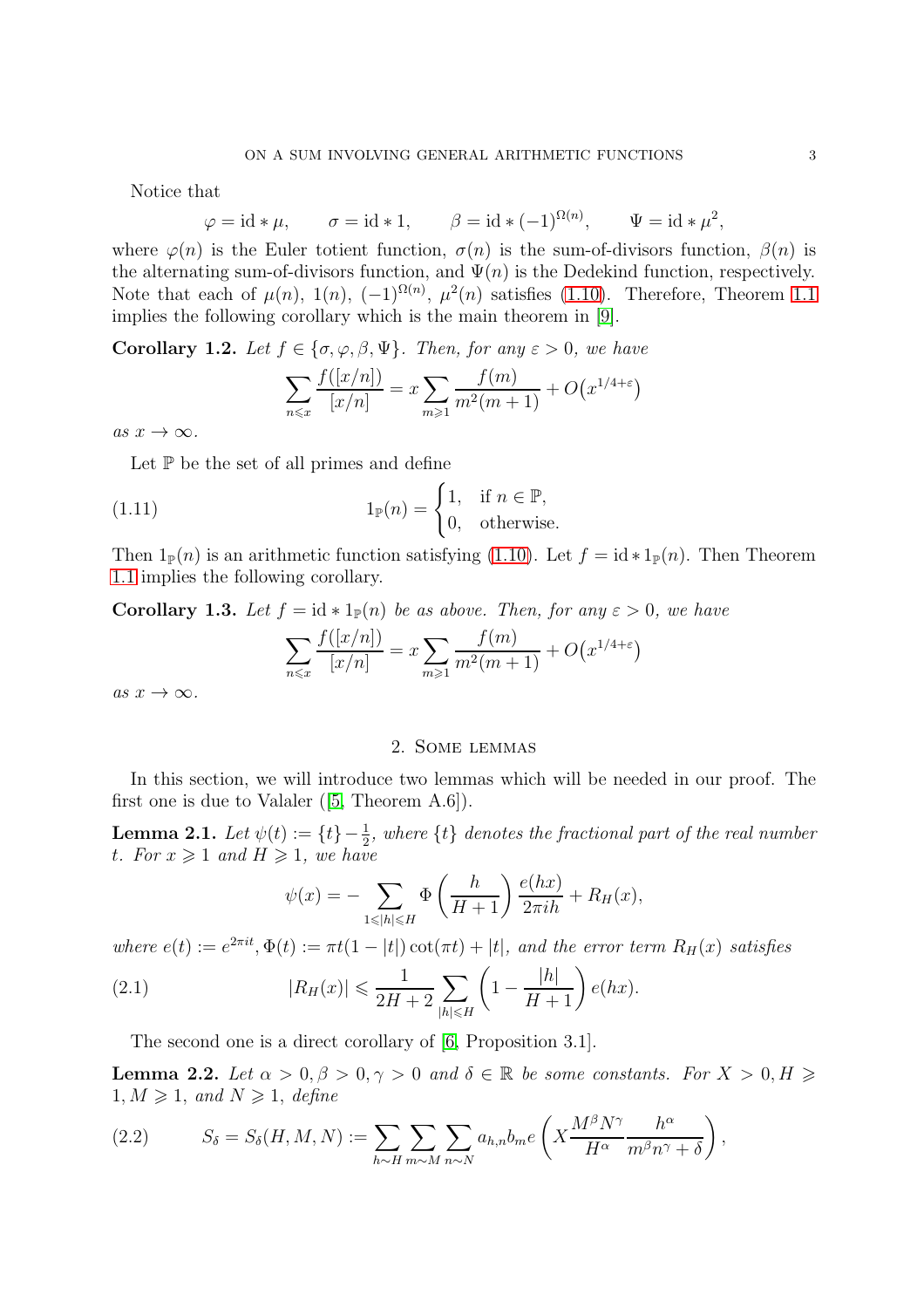where  $e(t) := e^{2\pi i t}$ , the  $a_{h,n}$  and  $b_m$  are complex numbers such that  $|a_{h,n}| \leq 1, |b_m| \leq 1$ and  $m \sim M$  means that  $M < m \leq 2M$ . For any  $\varepsilon > 0$ , we have (2.3)  $S_{\delta} \ll ((X^{\kappa}H^{2+\kappa}M^{1+\kappa+\lambda}N^{2+\kappa})^{1/(2+2\kappa)} + HM^{1/2}N + H^{1/2}MN^{1/2} + X^{-1/2}HMN)X^{\epsilon}$ 

<span id="page-3-0"></span>uniformly for  $M \geq 1, N \geq 1, H \leq N^{\gamma-1}M^{\beta}$  and  $0 \leq \delta \leq 1/\varepsilon$ , where  $(\kappa, \lambda)$  is an exponent pair and the implied constant depends on  $(\alpha, \beta, \gamma, \varepsilon)$  only.

## 3. A key estimate

Define

$$
\mathfrak{S}_{\delta}^{f}(x,D) := \sum_{D < d \leqslant 2D} \frac{f(d)}{d} \psi\left(\frac{x}{d+\delta}\right),
$$

where  $\psi(t) = \{t\} - \frac{1}{2}$ . From  $f = id * g$ , we get

$$
\frac{f(d)}{d} = \sum_{l|d} \frac{g(l)}{l},
$$

so that we can decompose  $\mathfrak{S}_{\delta}^f$  $\delta(x, D)$  into bilinear forms

<span id="page-3-2"></span>
$$
\mathfrak{S}_{\delta}^{f}(x,D) = \sum_{D < dl \leq 2D} \frac{g(l)}{l} \psi\left(\frac{x}{dl+\delta}\right).
$$

In this section we will get the following estimation of  $\mathfrak{S}_{\delta}^{f}$  $\delta(x, D)$  which will play a key role in the proof of the main theorem.

<span id="page-3-3"></span>**Proposition 3.1.** Let f be as in Theorem [1.1.](#page-1-4) Then, for any  $\varepsilon > 0$  and  $0 \le \delta \le \varepsilon^{-1}$ , we have

(3.1) 
$$
\mathfrak{S}_{\delta}^{f}(x, D) \ll_{\varepsilon} ((x^{2}D)^{1/12} + (x^{-1}D^{2})^{1/2}) x^{\varepsilon}
$$

uniformly for  $x \geq 3$  and  $1 \leq D \leq x$ , where the implied constant depends on  $\varepsilon$  only.

Proof. Using Lemma [2.1](#page-2-0) and splitting the interval of summation into dyadic intervals, we can write

(3.2)

<span id="page-3-1"></span>
$$
\mathfrak{S}_{\delta}^{f}(x,D) = -\frac{1}{2\pi i} \sum_{H'} \sum_{M} \sum_{N} (\mathfrak{S}_{\delta,\flat}^{f}(H',M,N) + \overline{\mathfrak{S}_{\delta,\flat}^{f}(H',M,N)}) + \sum_{M} \sum_{N} \mathfrak{S}_{\delta,\dag}^{f}(M,N),
$$

where  $H \leq D, MN \geq D, M \geq D^{1/2}, a_h := \frac{H'}{h} \Phi(\frac{h}{H+1}) \ll 1$  and

$$
\mathfrak{S}_{\delta,\flat}^f(H',M,N) = \frac{1}{H'}\sum_{h\sim H'} a_h \sum_{\substack{m\sim Mn\sim N\\D
$$

,

$$
\mathfrak{S}_{\delta,\dagger}^f(M,N) = \sum_{\substack{m \sim Mn \sim N \\ D < mn \leq 2D}} \frac{g(m)}{m} R_H\left(\frac{x}{mn+\delta}\right).
$$

Here we can suppose  $M \geq D^{1/2}$  in view of the symmetry of the variables m and n.  $R_H(x)$ is the remainder term in the Fourier expansion of  $\psi(x)$  in Lemma [2.1.](#page-2-0)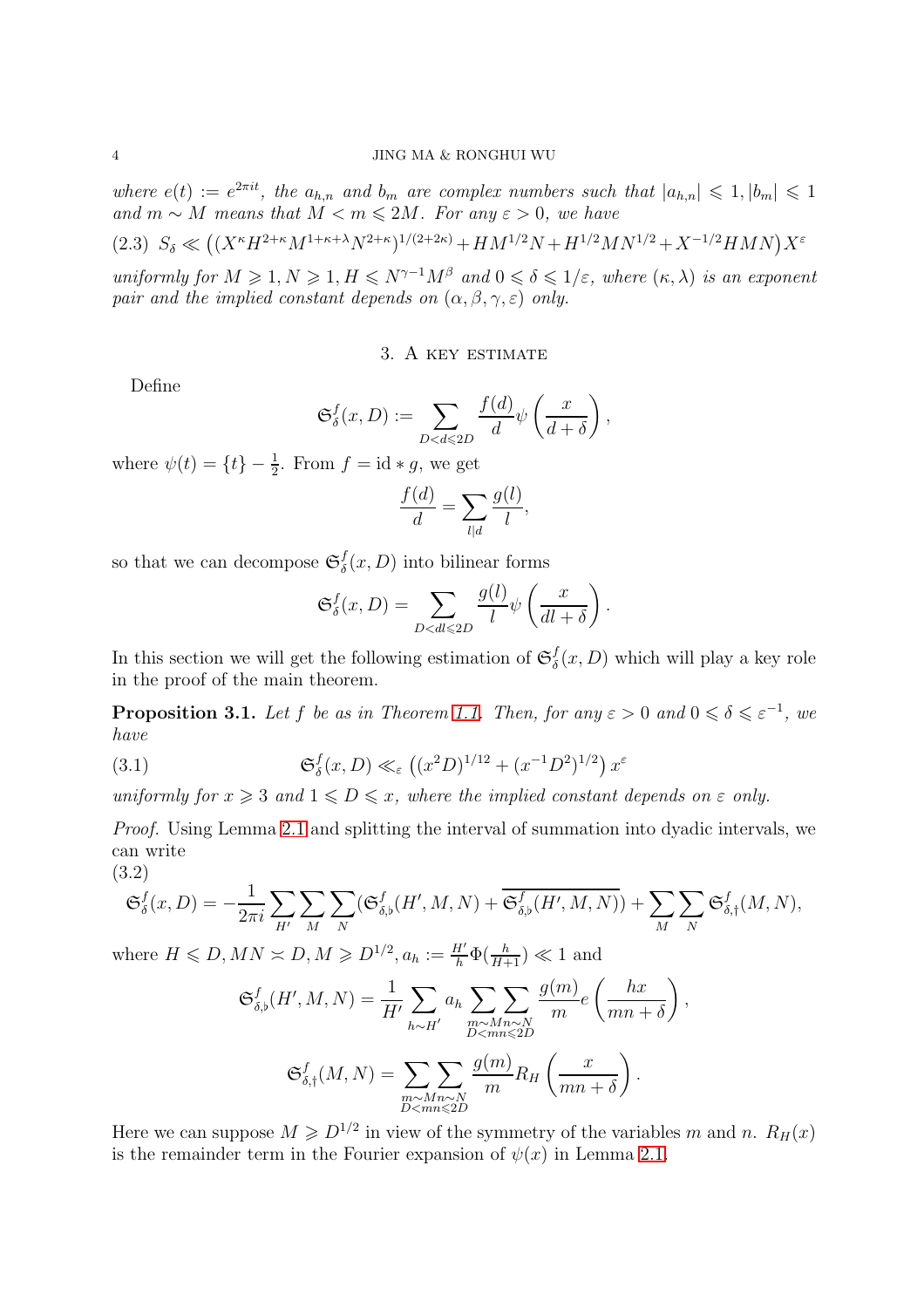Firstly, we bound  $\mathfrak{S}^f_{\delta,\flat}(H',M,N)$ . We remove the extra multiplicative condition  $D$  <  $mn \leq 2D$  at the cost of a factor log x, and then apply [\(2.3\)](#page-3-0) with  $\alpha = \beta = \gamma = 1$ ,  $(X, H, M, N) = (xH'/MN, H', M, N)$  and  $(\kappa, \lambda) = (\frac{1}{2}, \frac{1}{2})$  $(\frac{1}{2})$  to get

$$
\mathfrak{S}_{\delta,\flat}^{f}(H',M,N) \ll \frac{x^{\varepsilon}}{H'} \sum_{m\sim M} \frac{g(m)}{m} \sum_{h\sim H'} \sum_{n\sim N} a_h e\left(\frac{hx}{mn+\delta}\right)
$$
  

$$
\ll \frac{x^{\varepsilon}}{H'M} \sum_{m\sim M} \frac{Mg(m)}{m} \sum_{h\sim H'} \sum_{n\sim N} a_h e\left(\frac{hx}{mn+\delta}\right)
$$
  

$$
\ll \left((xN^4M^{-3})^{1/6} + NM^{-1/2} + (H'^{-1}N)^{1/2} + (x^{-1}H'^{-1}MN^3)^{1/2}\right)x^{\varepsilon}
$$
  

$$
\ll \left((x^2D)^{1/12} + D^{1/4} + (DH'^{-2})^{1/4} + (x^{-1}D^2)^{1/2}\right)x^{\varepsilon},
$$

where we used  $1 \leq H' \leq H \leq M, MN \approx D$  and  $M \geq D^{1/2}$ . Noticing that  $D \leq x$  we have  $(3.3)$  $f_{\delta,\flat}(H',M,N) \ll ((x^2D)^{1/12} + (x^{-1}D^2)^{1/2}) x^{\varepsilon}.$ 

Secondly, we bound  $\mathfrak{S}_{\delta}^f$  $\iint_{\delta,\dagger}(M,N)$ . Using [\(2.1\)](#page-2-1) of Lemma [2.1,](#page-2-0) we have

<span id="page-4-0"></span>
$$
\begin{split} |\mathfrak{S}^f_{\delta,\dagger}(M,N)| &\ll x^\varepsilon \sum_{m\sim M} \frac{1}{m} \sum_{n\sim N} \left| R_H\left(\frac{x}{mn+\delta}\right) \right| \\ &\ll \frac{x^\varepsilon}{2H+2} \sum_{0\leqslant |h| \leqslant H} \left(1-\frac{|h|}{H+1}\right) \sum_{m\sim M} \frac{1}{m} \sum_{n\sim N} e\left(\frac{hx}{mn+\delta}\right) \\ &\ll \frac{x^\varepsilon}{HM}\left(MN+\max_{1\leqslant H'\leqslant H} \left|\widetilde{\mathfrak{S}}^f_{\delta,\dagger}(H',M,N)\right|\right), \end{split}
$$

where

<span id="page-4-1"></span>
$$
\widetilde{\mathfrak{S}}_{\delta,\dagger}^{f}(H',M,N) = \sum_{h\sim H'}\sum_{m\sim M}\sum_{n\sim N}\left(1 - \frac{|h|}{H+1}\right)e\left(\frac{hx}{mn+\delta}\right)
$$

Clearly we can bound  $\widetilde{\mathfrak{S}}_{\delta,\dagger}^f(H',M,N)$  in the same way as  $\mathfrak{S}_{\delta,\dagger}^f(H',M,N)$  and get

$$
(3.4) \qquad \mathfrak{S}_{\delta,\dagger}^{f}(M,N) \ll (D^{1/2}H^{-1} + (x^{2}D)^{1/12} + (x^{-1}D^{2})^{1/2})x^{\varepsilon}
$$

for  $H \leqslant M \leqslant D$  and  $MN \approx D \leqslant x$ . Inserting [\(3.3\)](#page-4-0) and [\(3.4\)](#page-4-1) into [\(3.2\)](#page-3-1), and taking  $H = D^{\frac{1}{2}}$ , we prove the proposition.  $\Box$ 

## <span id="page-4-2"></span>4. Proof of Theorem [1.1](#page-1-4)

In this section, we will prove the main theorem.

Let  $f = id * g$  and  $N_f \in [1, x^{\frac{1}{3}})$  be a parameter to be chosen later. First, we write

(4.1) 
$$
\sum_{n \leq x} \frac{f([x/n])}{[x/n]} = S_f^{\dagger}(x) + S_f^{\sharp}(x)
$$

with

$$
S_f^{\dagger}(x) = \sum_{n \le N_f} \frac{f([x/n])}{[x/n]}, \qquad S_f^{\sharp}(x) = \sum_{N_f < n \le x} \frac{f([x/n])}{[x/n]}.
$$

.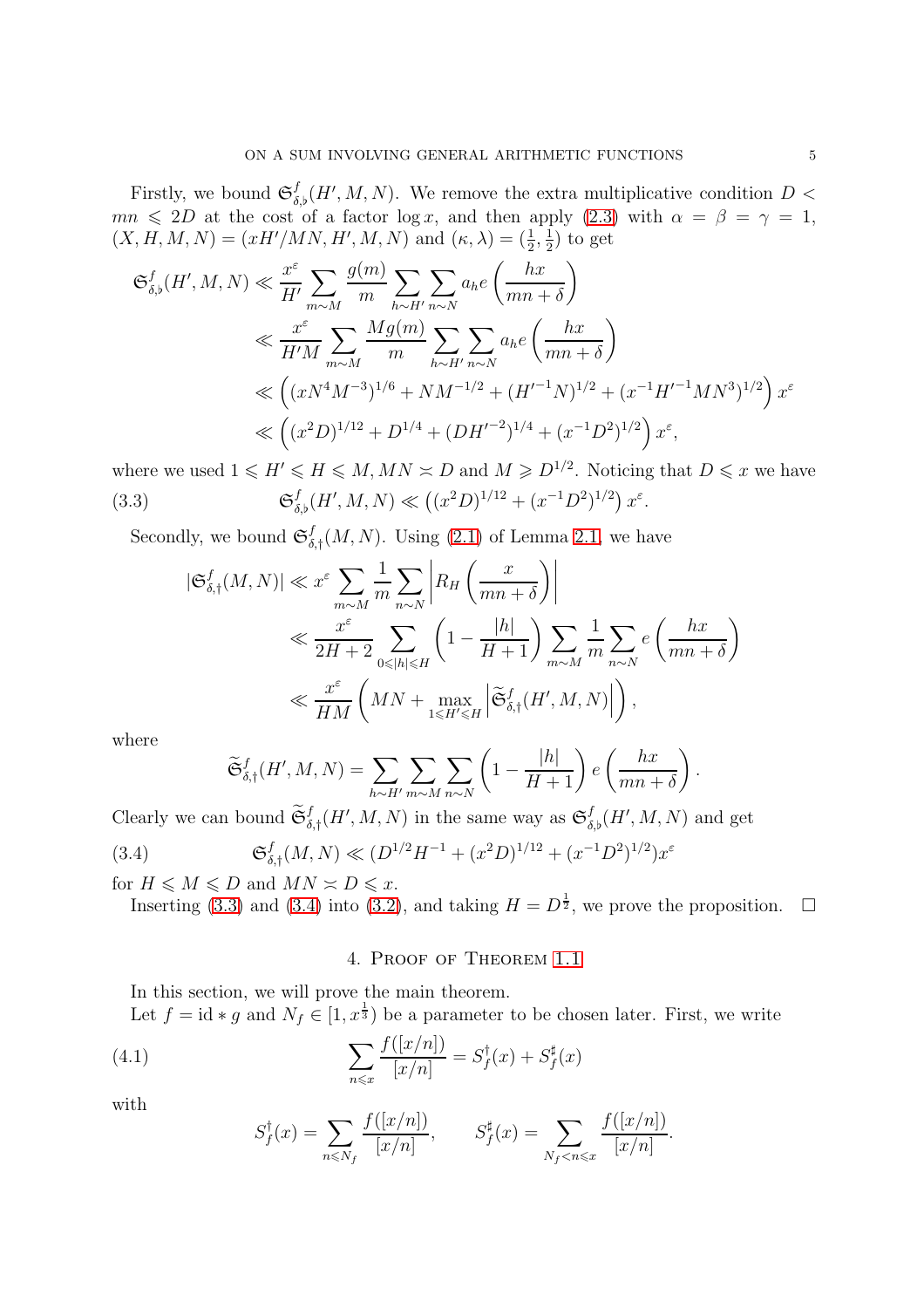A. Bound of  $S_f^{\dagger}$  $f^{\scriptscriptstyle{\intercal}}(x)$ 

We have  $f(n) \ll_{\varepsilon} n^{1+\varepsilon}$  for all  $n \geq 1$  and any  $\varepsilon > 0$ . Thus

$$
(4.2) \tS_f^{\dagger}(x) \ll N_f x^{\varepsilon}.
$$

#### <span id="page-5-1"></span>B. Bound of  $S_f^{\sharp}$  $f^{\sharp}(x)$

In order to get the bound of  $S_f^{\sharp}$  $f(x)$ , we put  $m = [x/n]$ , so that  $x/(m+1) < n \leqslant x/m$ . Thus

<span id="page-5-0"></span>(4.3) 
$$
S_f^{\sharp}(x) = \sum_{N_f < n \leq x} \frac{f([x/n])}{[x/n]} = \sum_{m \leq x/N_f} \frac{f(m)}{m} \sum_{x/(m+1) < n \leq x/m} 1
$$

$$
= \sum_{m \leq x/N_f} \frac{f(m)}{m} \left(\frac{x}{m} - \psi\left(\frac{x}{m}\right) - \frac{x}{m+1} + \psi\left(\frac{x}{m+1}\right)\right)
$$

$$
= x \sum_{m \geq 1} \frac{f(m)}{m^2(m+1)} + O(N_f x^{\varepsilon}) - R_0^f(x) + R_1^f(x),
$$

where we have used the following bounds

$$
x \sum_{m>x/N_f} \frac{f(m)}{m^2(m+1)} \ll_{\varepsilon} x \sum_{m>x/N_f} \frac{m^{1+\varepsilon}}{m^2(m+1)} \ll N_f x^{\varepsilon},
$$
  

$$
\sum_{m\leq N_f} \frac{f(m)}{m} \psi\left(\frac{x}{m+\delta}\right) \ll_{\varepsilon} \sum_{m\leq N_f} \frac{f(m)}{m} \ll N_f x^{\varepsilon}
$$

and

$$
R_{\delta}^{f}(x) = \sum_{N_{f} < m \leqslant x/N_{f}} \frac{f(m)}{m} \psi\left(\frac{x}{m+\delta}\right).
$$

Letting  $D_j := x/(2^j N_f)$ , we have  $N_f \leqslant D_j \leqslant x/N_f \leqslant x$  for  $0 \leqslant j \leqslant \log(x/N_f^2)/\log 2$ . Thus, we can apply [\(3.1\)](#page-3-2) of Proposition [3.1](#page-3-3) to get

$$
R_{\delta}^{f}(x) \leq \sum_{0 \leq j \leq \log(x/N_{f}^{2})/\log 2} |\mathfrak{S}_{\delta}^{f}(x, D_{j})|
$$
\n
$$
\ll \sum_{0 \leq j \leq \log(x/N_{f}^{2})/\log 2} \left( (x^{2} D_{j})^{1/12} + (x^{-1} D_{j}^{2})^{1/2} \right) x^{\varepsilon}
$$
\n
$$
\ll (x^{3} N_{f}^{-1})^{1/12} + (x N_{f}^{-2})^{1/2} x^{\varepsilon}.
$$

Inserting this into [\(4.3\)](#page-5-0) and taking  $N_f = x^{1/4}$ , we derive

<span id="page-5-2"></span>(4.5) 
$$
S_f^{\sharp}(x) = x \sum_{m \geq 1} \frac{f(m)}{m^2(m+1)} + O(x^{1/4+\epsilon}).
$$

Inserting [\(4.2\)](#page-5-1) with  $N_f = x^{1/4}$  and [\(4.5\)](#page-5-2) into [\(4.1\)](#page-4-2), we get the theorem.

Acknowledgments This work is supported by the National Natural Science Foundation of China (Grant No. 11771252).